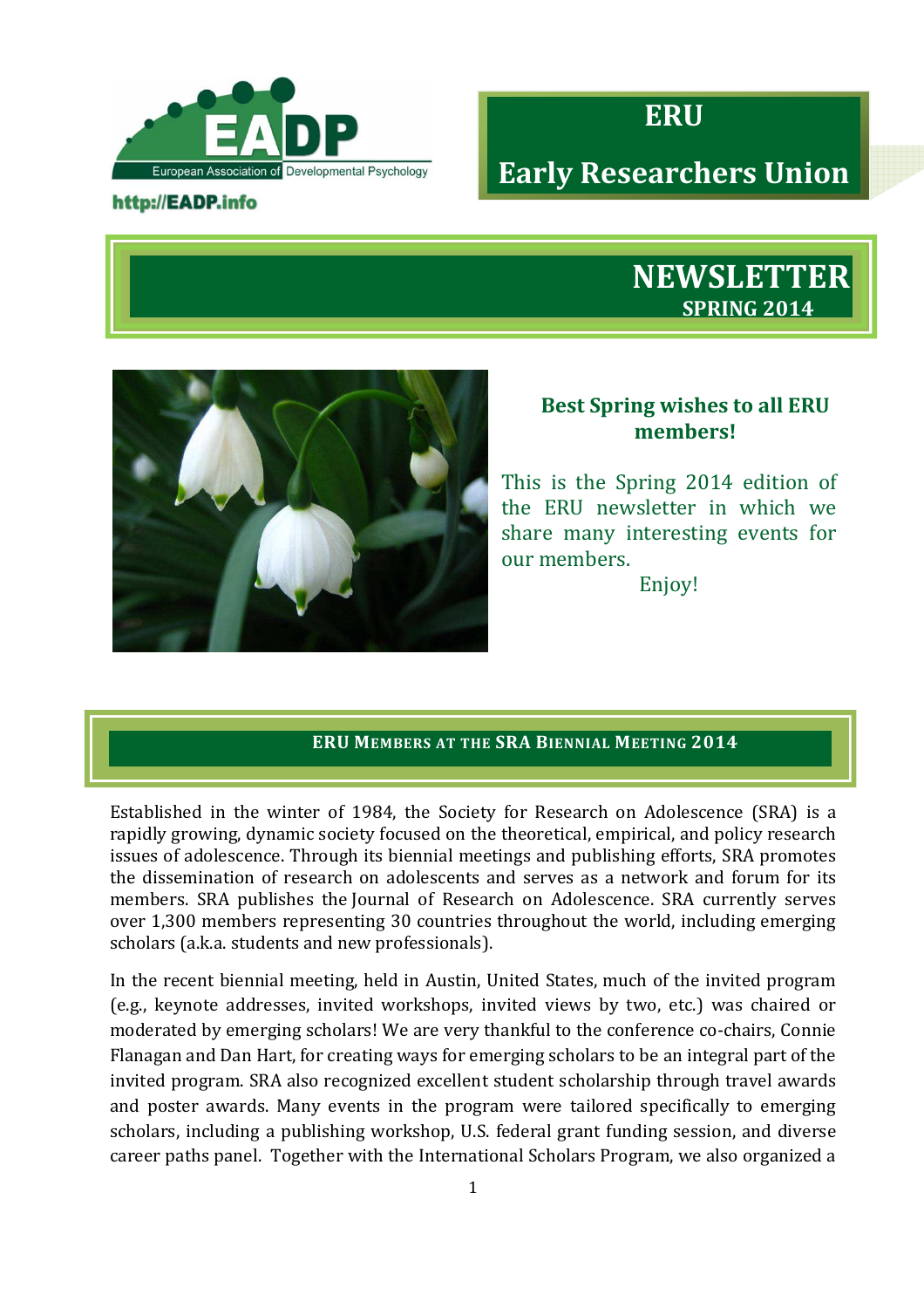coffee and conversation Happy Hour, where Senior scholars offered brief presentations on various professional development topics followed by time for questions and informal conversations with emerging scholars.



We look forward to continue producing great blog posts for the Emerging Scholars Blog, available at www.s-r-a.org, and also to continue highlighting emerging scholars achievements to the broader membership of SRA. We are continually working to enhance the experience of students and new professionals who are interested in adolescent research and practice.

Josafa da Cunha

## **2014 SRCD SECC DISSERTATION FUNDING AWARDS**

The Student and Early Career Committee (SECC) of the Society for Research in Child Development is pleased to announce the sixth annual competition for student funding for dissertation research. Up to *ten non-renewable awards* in the amount of *\$2,000 (maximum)* are given for research proposals that merit special recognition and display the strong potential to contribute to the field of child development. *Submissions should be in the proposal stage* (i.e. not completed), and money is to be used for research costs (e.g., participant incentives, standardized measures, research equipment) and/or methodological training (e.g., fees for a statistical workshop) needed to complete the dissertation. *All expenses must be justified as needed for the completion of the dissertation.* Award recipients will be featured in a *Developments* newsletter article and recognized at the SRCD Biennial Meeting.

The deadline for the SECC Dissertation Funding Research Award application is **April 30, 2014 by 5 PM EDT**. Please submit application materials electronically on or before **April 30, 2014 at 5 PM EDT** by visiting the submission site (http://www.srcd.org/doc/forms/seccdfa/). Award decisions will be made by **August 2014.**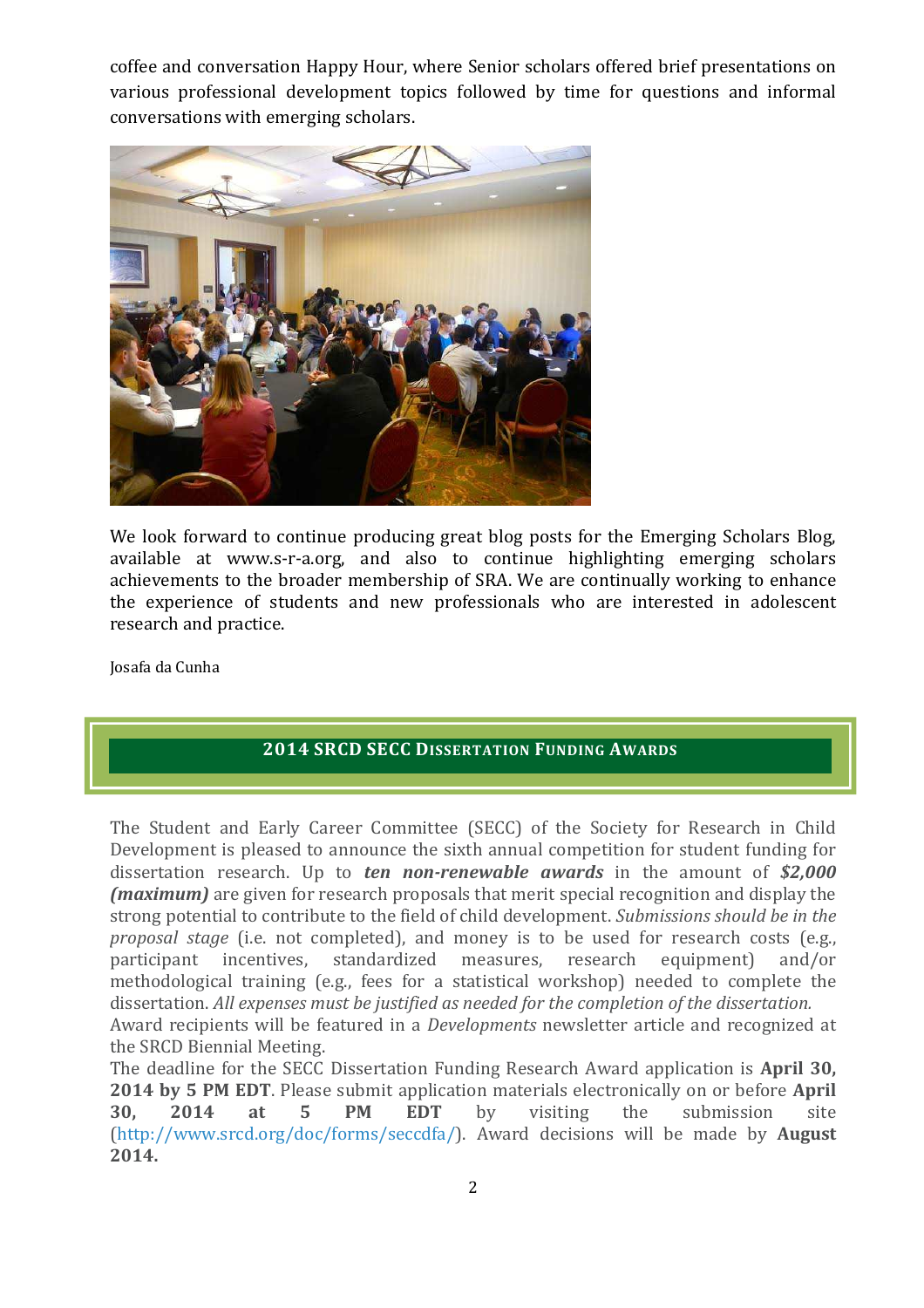#### **NATIONAL REPRESENTATIVES' PAGE**

ERU is very pleased to welcome Marianna Drozdova (Estonia), Pavol Babos (Slovakia) and Irina Topuzova (Bulgaria) who will be national representatives for their countries. Their short bio and research interests are presented below.

#### **Estonia - Marianna Drozdova**



Marianna is a PhD student at the Institute of Political Science and Governance at the University of Tallinn. Her project in cooperation with Bergen University, Helsinki University, Moscow School of Economics, and the MIRIPS network applies psychological and political science approaches to the notion of inclusive integration context. She holds a MSc in Psychology from the University of Tartu, with a thesis on the importance of ethnic and national identity in the process of acculturation. Since 2001 she does training on presentation and communication skills in sales and customer services, team leadership and effective time management for private and state agencies, NGO-s and schools. She is also collaborating with Estonian Ministry of Culture for policy making focusing on cultural diversity within the Estonian cultural policy framework (2015 – 2020) and Estonian Integration program (2014 – 2020). E-mail: marianna.drozdova@gmail.com

#### **Slovakia – Pavol Babos**

Pavol Babos obtained his doctorate at the Department of Political Science (Comenius University in Bratislava, Slovakia) with a dissertation on political institutions in Central Eastern European labour markets. Currently, he is working as a post-doctoral fellow at Institute for Forecasting (Slovak Academy of Sciences, Slovakia) working on nonstandard employment issues. Besides this research, Pavol also teaches methodological and statistics courses at the Department of Political Science (Comenius University in Bratislava, Slovakia) and participates in the research of institutional performance in Central Eastern Europe. Website: www.babos.sk Email: pavol.babos@savba.sk

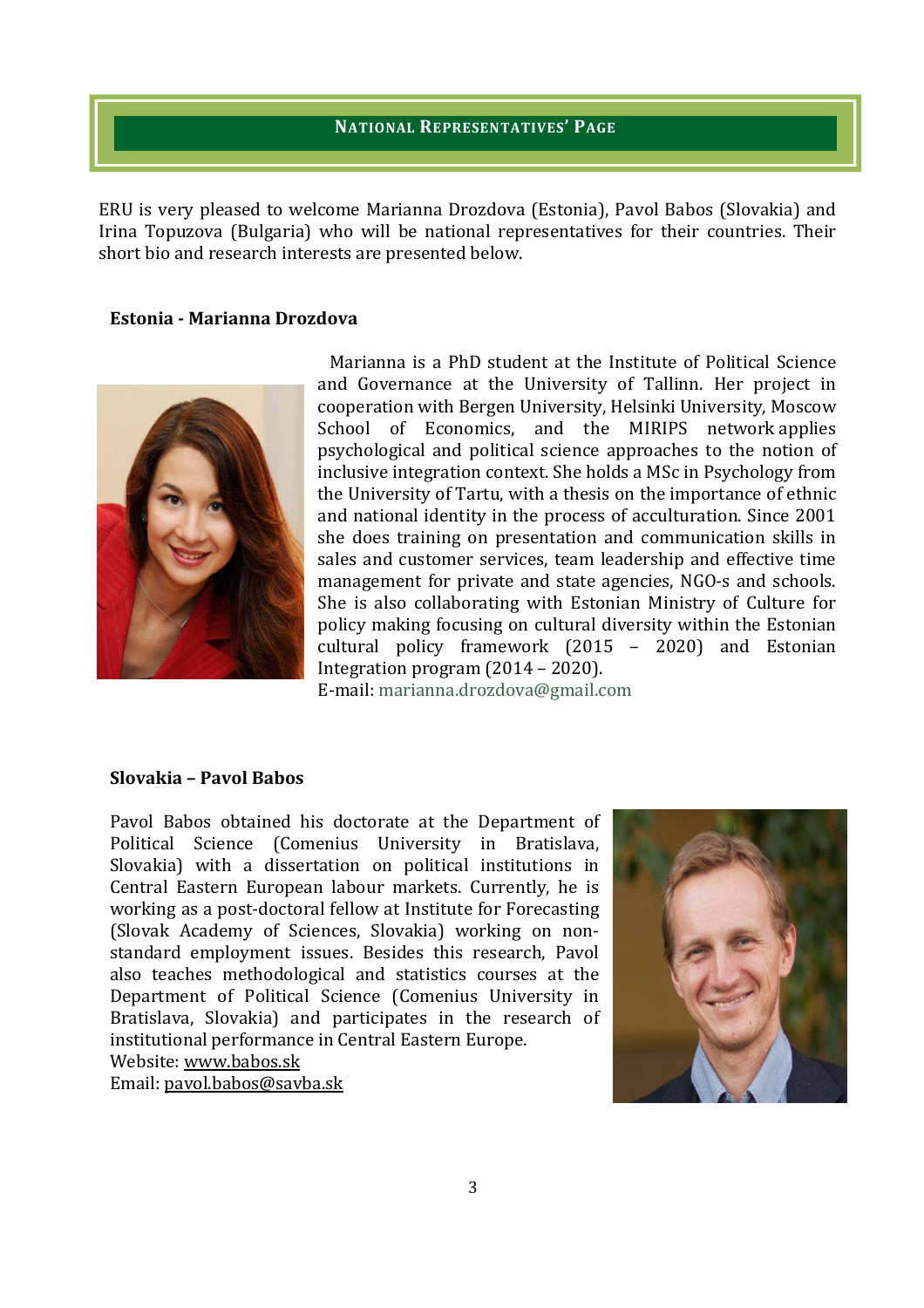#### **Bulgaria - Irina Topuzova**



Irina is a third year PhD student at the Department of Psychology, Faculty of Philosophy at the South-West University "Neofit Rilsky" Blagoevgrad, Bulgaria. She obtained her master degree in psychology 2010 and currently working as a Head of Dean`s office of the Faculty of Philosophy at the same university. She is an expert in topics related to effective functioning of administration and the society at large within the European Social Fund programs in Bulgaria (e.g., social status, roles and norms, motivation, communication styles). Her research and PhD focus on the links between personal identity development and organizational environment, with particular emphasis on motivation of academic staff. She is also involved in additional projects about motivational factors, organizational environment, gender bias and excellence.

Email: irina\_t@swu.bg

### **DEVELOPMENTAL PSYCHOLOGY IN RUSSIA**

Developmental Psychology in Russia is represented by many institutions (universities, departments) from all around the whole country with the most authoritative Councils located in the capital of Russia, Moscow. Major developmental psychology boards are located at the Lomonosov Moscow State University, Moscow State University of Psychology and Education and the Russian State University for the Humanities.

Lomonosov Moscow State University was established in 1755. Since that year Psychology was among the courses taught at the Faculty of Philosophy. The Department of Psychology was founded in 1942 and the first head of the Department was Professor S.L. Rubinshtane. The research and educational activity of world recognised Russian psychologists A.R.Luria, P.Ja.Galperin, B.V.Zeigarnik, E.N.Sokolov was held here. The Faculty of Psychology became a separate division in 1966 with the first Dean of the Department being A.N. Leontjev. Presently, more than 200 professors, lecturers and research associates,